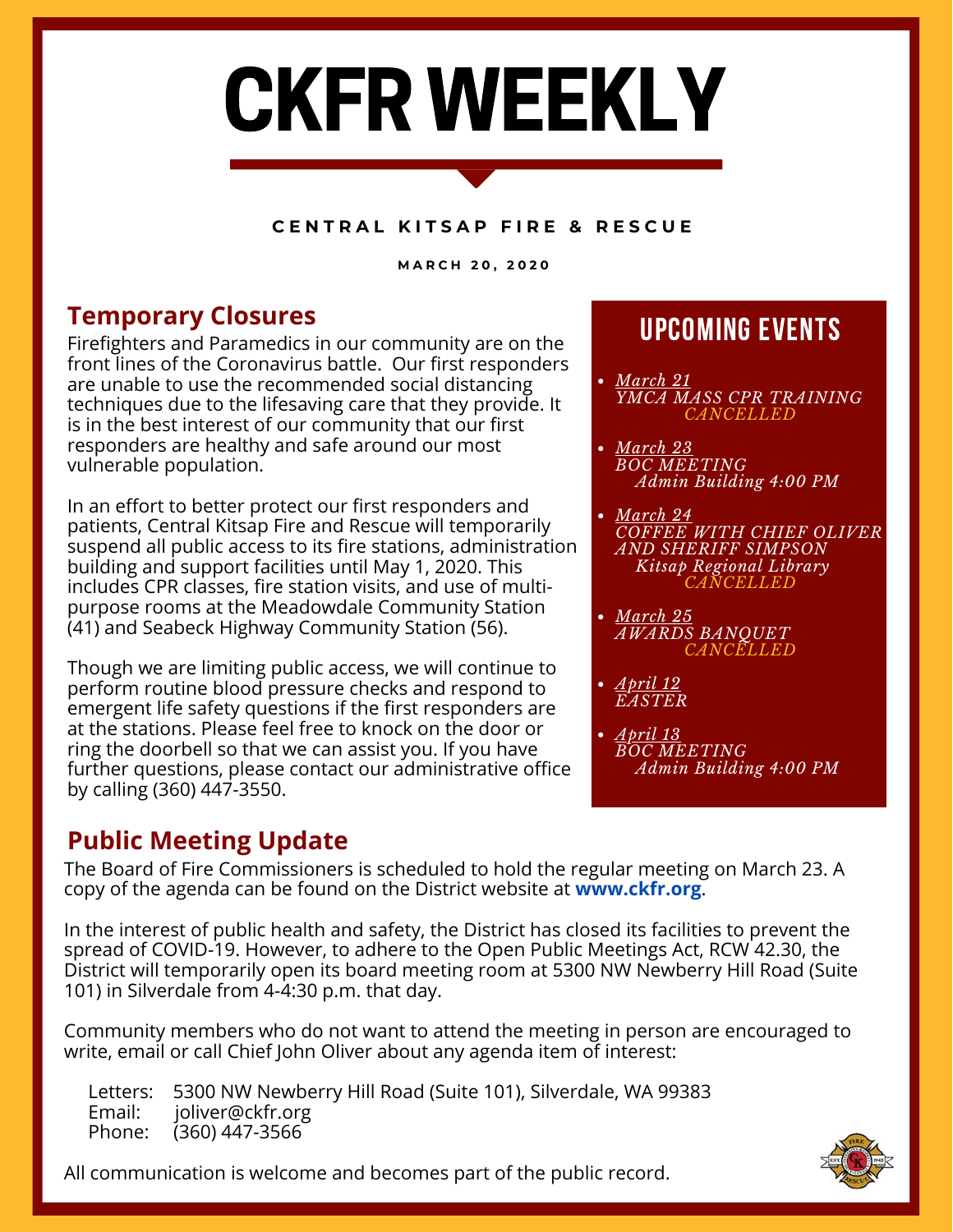





### **Adult CPR AED Classes**

Due to the evolving situation with the Coronavirus (COVID-19), the Adult CPR AED Classes are canceled through May 1, 2020. We apologize for any inconvenience that this may cause.

If you have any questions, please contact our Administrative Office at (360) 447-3550.

- **CANCELLED: March 19th** 7:00 pm to 9:00 pm at Station 41 7600 Old Military Road NE Bremerton
- **CANCELLED: April 4th** 10:00 am to 12:00 pm at Station 55 314 Kingsway NW, Bremerton
- **CANCELLED: April 16th** 7:00 pm to 9:00 pm at Station 41 7600 Old Military Road NE Bremerton

### **Shop: Circle of Safety** *By Jeff Denton*

In effort to increase situational awareness and reduce accidents, a "Circle of Safety" should be completed before driving.

### **Annual Awards Banquet**

In light of current events around the COVID-19, the Annual Awards Banquet on March 25th has been postpone. New date to be determined.



Annual Awards Banquet Wednesday, March 25th Doors open at 6:00 PM Program begins at 7:00 PM **Kitsap County Presidents' Hall** 1250 Fairgrounds Rd NW, Bremerton

BBQ Buffet catered by Miller's Smoke House \* RAFFLES \* FOOD \* MUSIC \* All raffle proceeds benefit CK Medic One Foundation Dress Code is Class A Uniforms or Business Casual Families are encouraged to attend, no RSVP required!

Prior to entering the cab and starting the vehicle, make a circle of safety around the vehicle to see that all equipment is secured, that all compartment doors are securely closed and any movable physical obstructions are moved out of the way. During the circle of safety, encircle the vehicle and visually inspect all four sides and top of the vehicle before entering the cab. Also verify right side and rear clearance with the person riding in the officer position. Look for items like the mechanic's wrench that he has been missing for a week, or Chief Danskin's coffee cup that may have been placed on the bumpers or steps. Check to ensure hose lays are secured and discharge caps are installed on the discharges and snug. While walking around, make a mental note of physical barriers such as curbs, poles and posts that may not be viewable form the driver's compartment.

Last, but not least, always use a backing assistant. If you lose sight of them in your mirrors, **STOP** and do not move the apparatus until they are back in your view and they direct you that it is safe to move again.

Always perform these tasks prior to moving the vehicle regardless of whether or not the vehicle is about to leave to a call.